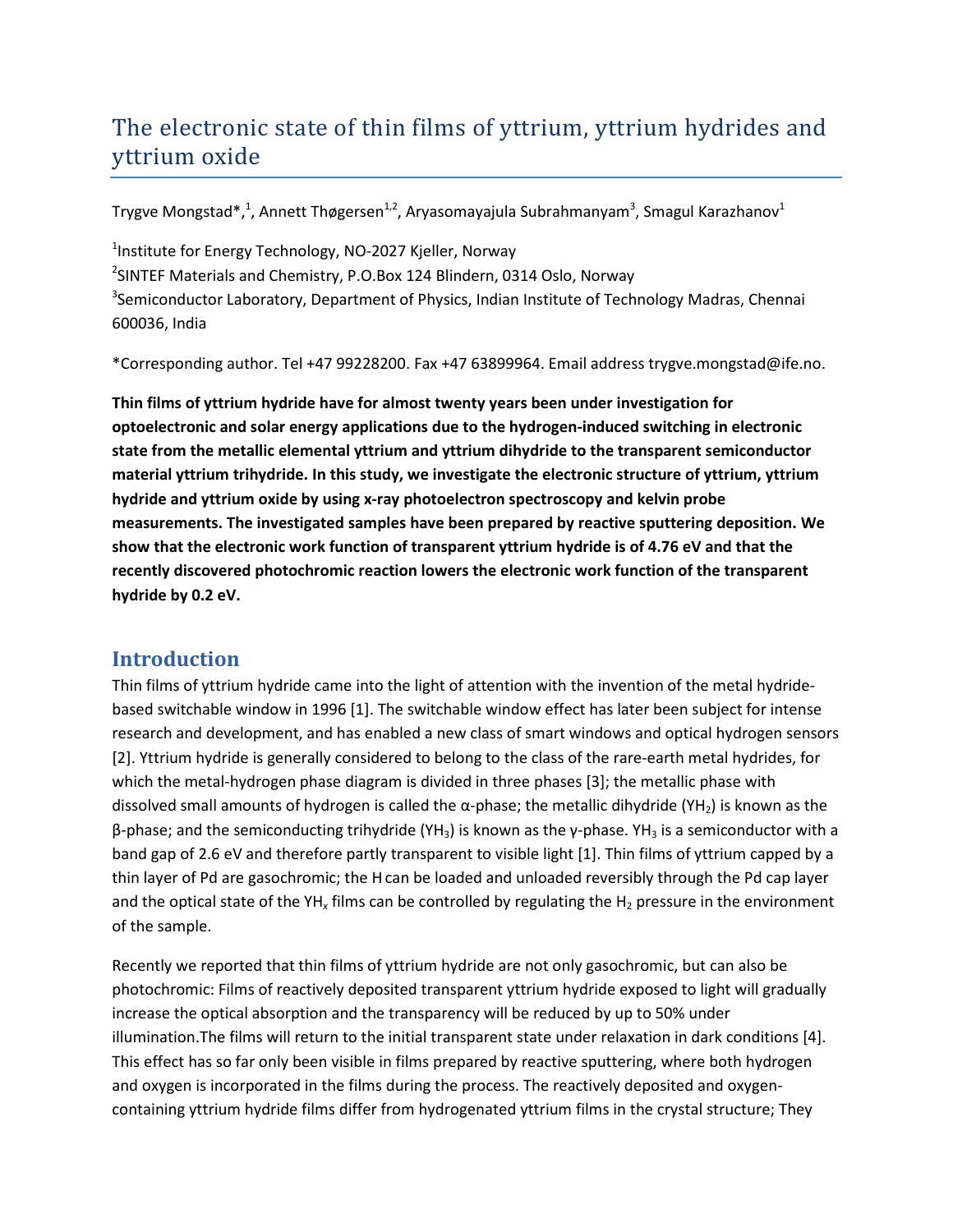have a cubic lattice similar to  $YH_2$ , whereas transparent  $YH_3$  normally is found in a hexagonal structure [5], [6]. The currently available results suggest that the photochromic effect is accompanied by a small structural change [7], but at the same time, changes in resistivity and the spectral response in relation to the band gap suggests that it is originates from an electronic effect [8].

The electronic structure of yttrium hydride was first investigated experimentally by Fujimori and Schlapbach, who reported of a hydrogen-induced state at 6 eV in the valence band spectra. The Y 3d doublet core levels was found to shift by 0.7 eV and 1.2 eV, respectively, when going from pure Y to  $YH_{2,1}$  and  $YH_{2,1}$  to  $YH_3$ . More recently, shifts of 0.4 eV and 1.5 eV was reported by Hayoz et al. [9]. Dús and Nowicka [10] have investigated the dynamic changes in the work function of yttrium films upon hydrogen uptake, but we have not been able to find absolute values for the work function of yttrium hydride in the literature.

# **Experimental**

Four different thin film samples were investigated in this work; elemental yttrium metal, black yttrium hydride (the YH<sub>2</sub> electronic state), transparent yttrium hydride (the YH<sub>3</sub> electronic state) and yttrium oxide ( $Y_2O_3$ ). Thin films of yttrium and yttrium hydride were prepared by magnetron sputtering. The yttrium films were prepared by deposition from a metallic target in Ar atmosphere, whereas transparent and black metallic yttrium hydride films were prepared in a reactive atmosphere with Ar and  $H_2$ , as described elsewhere [5]. The yttrium oxide film was prepared by thermal oxidation of a metallic Y film. Optical transmission and X-ray diffraction measurements revealed no sign of metallic particles or phase separation in the hydride or oxide films. All the films were deposited on glass and had a thickness of 300-400 nm.

The samples were investigated by x-ray photoelectron spectroscopy (XPS) using a KRATOS AXIS ULTRA<sup>DLD</sup> instrument with monochromatic Al Kα radiation (hν=1486.6 eV) operated at 15 kV and 15 mA. The sample surface was sputtered prior to measurement to remove potentially oxidized surface layers. The spectra were peak fitted using the CASAXPS program after subtraction of a Shirley type background. The spectra were calibrated by using the C 1s peak before sputtering and Ar 2p peak (at 243.9 eV) after sputtering.

The work function of transparent yttrium hydride was measured using the Kelvin probe method [11], with a stainless steel vibrating probe with a 3.2 mm diameter disk. The measurement of the surface potential, and in particular the contact potential difference (CPD), over a large area gives comprehensive information about the homogeneity and uniformity of the surface. The surface topography is obtained by scanning measurements with a spatial resolution of 10  $\mu$ m using a step motor driven X – Y translation stage with a hemispherical (0.5 mm diameter) stainless steel reference probe. The work function measurements are also carried on the transparent yttrium hydride thin films after illumination by sunlight for 1 hour on a 2 mm × 2 mm spot, in order to observe any contrast in work function as a result of the photochromic activation.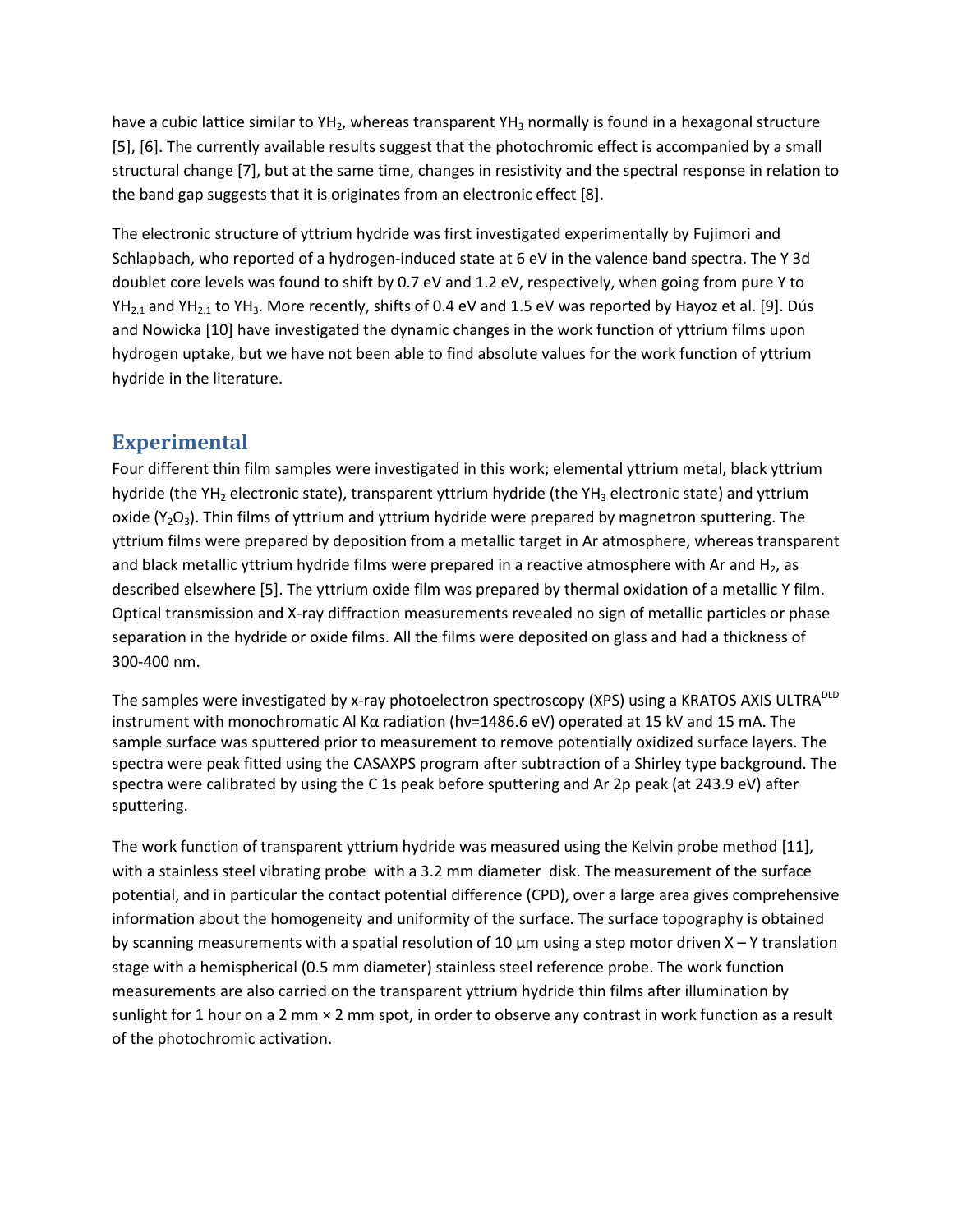The contact potential difference (CPD) measures the surface potential difference between the surface of the sample and the stainless steel vibrating reference electrode. The relation between the work function of the film:  $φ_{thinfilm}$  and the work function of the reference electrode  $φ_{ref}$  and the CPD is

$$
e(CPD) = \phi_{ref} - \phi_{thinfilm}
$$
  
=  $\phi_{ref} - [\chi + (E_c - E_f)_{bulk}] - \phi_{ss}$  (1)

The change in the CPD are related to changes in the electron affinity  $\chi$ , the band bending due to surface states  $\phi_{ss}$  or a shift in the bulk Fermi level (E<sub>c</sub>-E<sub>f</sub>)<sub>bulk</sub>. If  $\chi$  remains constant, then the changes in CPD are directly related to the shift of the Fermi level in the bulk material and band bending due to the surface states. Any change in the Fermi level is due to the change in the electron or hole concentration, brought about by the incident sunlight in the present case. An increase in the CPD may directly be attributed to the enhanced electron concentration relative to the dark condition.

#### **XPS spectra**

Figure 1 shows the collected XPS spectra for the four different films. The measured peaks have been fitted using literature data for binding energy of the core levels of the compounds. Pure Y has a reported binding energy of 155.6 eV (3d<sub>5/2</sub>) [9], while Y<sub>2</sub>O<sub>3</sub> has a reported binding energy of 156.8 eV (3d<sub>5/2</sub>) [12], a 1.2 eV chemical shift ( $\Delta = EB-Y^{3+}_{5/2} - EB-Y^{0}$ <sub>5/2</sub>). The binding energy of the two peaks in the Y3d spectrum for the sample with mostly pure Y corresponds well to these two peaks. The pure Y peak has been fitted with a doublet separation of 2.06 eV, a Gaussian function with a small tail of GL(70)T(1) and with a FWHM of 0.5 eV. The O1s spectrum contains one small peak from  $Y_2O_3$ . The binding energies of the two peaks with the chemical shifts are presented in Table 1.

The Y3d spectrum from the oxidized Y sample has been fitted with two peaks. These peaks are found at a much higher binding energy than expected for both the Y<sub>2</sub>O<sub>3</sub> and the Y(OH)<sub>x</sub> peak, as seen in Figure 1. This large shift of the Y<sub>2</sub>O<sub>3</sub> and the Y(OH)<sub>x</sub> peak has previously been described by Gougousi and Chen [13]. They explain that this shift is due to carbon and oxygen containing species such as carbonates and hydroxycarbonates, which are more electronegative elements resulting in an increased binding energy of the Y peaks. However, no carbon or extra oxygen peaks have been observed in our spectra. The peak shift may therefore be due to charge separation in the O-Y-H from O-Y to H, leaving Y-O to be more positive, therefore resulting in an increased binding energy. The binding energy found here for the  $Y_2O_3$ peak is the same Otha et al. found in their work [11]. Figure 1 shows the Y3d spectrum of the oxidized sample before (at the surface) and after Ar etching. The peak binding energies are the same, which shows that there is no reduction of the oxide due to Ar etching. Figure 1 also shows the Y3d spectra of the YH<sub>x</sub> transparent sample at the surface and in "bulk" after Ar etching. The oxide peaks present in the sample at the surface have a 0.3 eV lower binding energy than found in "bulk"  $YH<sub>x</sub>$ . It is expected that there is no hydrogen present in the  $Y_2O_3$  near the surface. However, in "bulk" YH<sub>x</sub> hydrogen may be attached to the oxide resulting in a larger charge separation which may lead to an increased binding energy. The increased binding energy could also be due to a change in coordination around the  $Y_2O_3$  by the introduction of areas of  $YH<sub>x</sub>$ .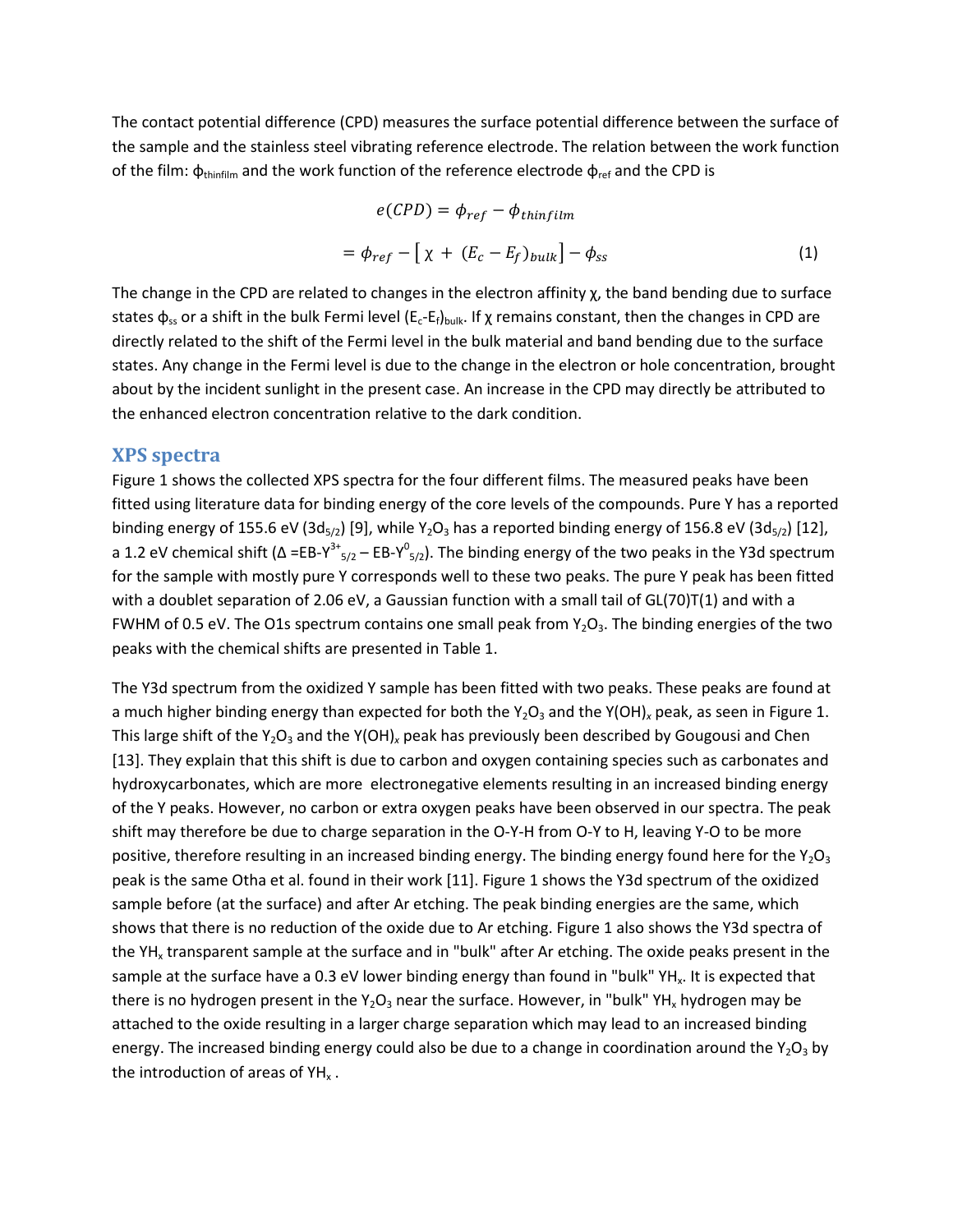The XPS spectra of all of the samples are displayed in Figure 2. The spectra of both the transparent and black yttrium hydride samples have peaks that may be attributed to pure Y( $\alpha$ ), Y<sub>2</sub>O<sub>3</sub>, and Y(OH)<sub>x</sub>. The binding energies and corresponding chemical shifts are presented in Table 1. The black  $YH<sub>x</sub>$  sample has been fitted with three additional peaks. However, the peak with the largest binding energy, at 159.09 eV fits well with the  $Y(OH)_{x}$  from the oxidized sample and the surface. The other two peaks are located at a binding energy of 156.11 eV and 157.45 eV. The peak at 156.11 eV, with only 0.14 eV chemical shift, is close to pure  $Y(\alpha)$ . The peak at 157.45 eV, with a chemical shift of 1.48 eV, seems to fit well with  $YH_3(y)$ from the reference spectrum of Fujimori et al. [14].

The transparent YH<sub>x</sub> sample has also been fitted with three additional peaks located at a binding energy of 155.86 eV, 156.41 eV, and 157.28 eV. The first peak at 155.86 eV, with a chemical shift of -0.11 eV, fits well with Y(α). The peak at 156.41 eV and 157.28 eV fits well with YH<sub>2</sub>(β) and YH<sub>3</sub>(γ) from the reference spectra. However, the YH<sub>2</sub>(β) reference spectrum does not have the Y3d<sub>3/2</sub>:Y3d<sub>5/2</sub> ratio which is expected for Y3d peaks, which should be 2:3. This spectrum is probably composed of both YH<sub>2</sub>( $\beta$ ) and  $YH_3(\gamma)$ .

 $YH_3(Y)$  is the transparent phase with a HCP (HoD<sub>3</sub> type) structure, while  $YH_2(\beta)$  is the black phase with the FCC (Ca $F<sub>2</sub>$  type) structure. XRD measurements of our samples showed that both the transparent and black samples exhibit the FCC lattice, as described earlier [5]. Table 1 shows the percentage of yttrium components present in "bulk" sample, interpreted from the XPS results. It can be observed that the black YH<sub>x</sub> sample resemble more pure metallic Y( $\alpha$ ), while the transparent sample resembles more the  $YH_3(Y)$ . From Figure 2, the oxygen content can be compared between the four samples, normalized at the background. The spectra show an increased oxygen content in the transparent sample compared to the black sample.

In order to distinguish the yttrium hydride peaks from the oxide peaks in the spectra, the oxide from the surface have been subtracted from the etched spectra in Figure 3. In addition, the reference spectra of Y, YH<sub>2</sub>, and YH<sub>3</sub> from [14] is included as a comparison.

| Sample                   | $Y3d_{5/2}$ peak | $\Delta$ = Y <sup>peak</sup> 3d <sub>5/2</sub> - Y <sup>0</sup> 3d <sub>5/2</sub> | Compound                                   | % of total Y |
|--------------------------|------------------|-----------------------------------------------------------------------------------|--------------------------------------------|--------------|
|                          | (± 0.1 eV)       | (± 0.12 eV)                                                                       |                                            | composition  |
| Elemental Y°-ref         | 156.06           | 0                                                                                 | Y (α) $Y^03d_{5/2}$                        |              |
| $YH_2$ –ref              | 156.53           | 0.47                                                                              | $YH_2(\beta)$                              |              |
| $YH_3$ -ref              | 157.55           | 1.49                                                                              | $YH_3(\gamma)$                             |              |
|                          |                  |                                                                                   |                                            |              |
| Elemental Y <sup>°</sup> | 155.97           | $\Omega$                                                                          | $Y(\alpha)$                                |              |
| <b>Black</b>             | 156.11           | 0.14                                                                              | $Y(\alpha)$                                | 69.7         |
|                          | 157.45           | 1.48                                                                              | $YH_3(\gamma)$                             | 25.6         |
|                          | 159.09           | 3.12                                                                              | $Y(OH)_x$                                  | 4.8          |
| <b>Transparent</b>       | 155.86           | $-0.11$                                                                           | $Y(\alpha)$                                | 30.3         |
|                          | 156.41           | 0.44                                                                              | YH <sub>2</sub> (β) (+YH <sub>3</sub> (γ)) | 36.5         |
|                          | 157.28           | 1.31                                                                              | $YH_3(\gamma)$                             | 33.2         |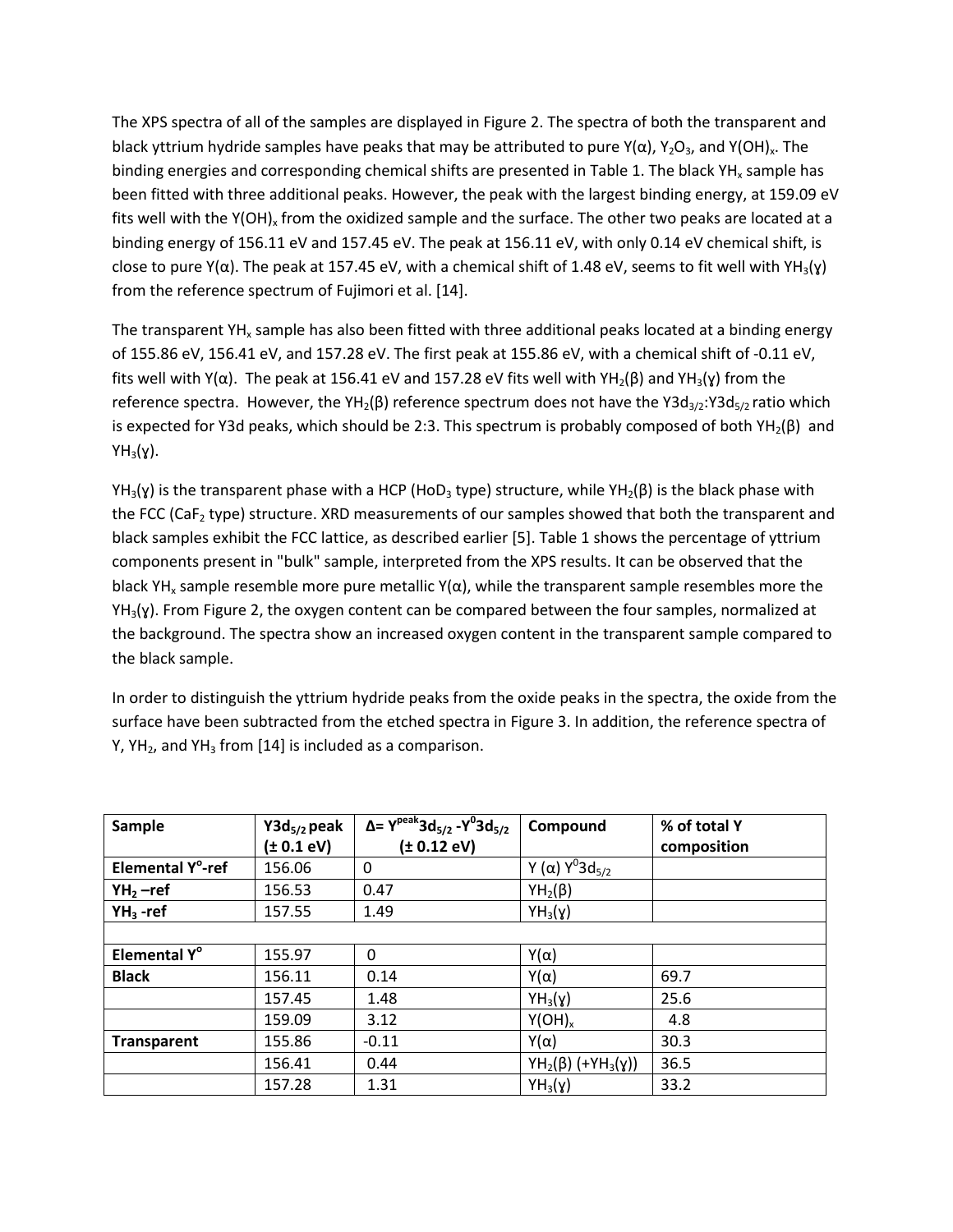*Table 1*: The Y3d<sub>5/2</sub> binding energy of the four samples of the peaks fitted to the spectra, in addition to the chemical shift  $\Delta = Y^{\text{peak}}3d_{5/2}Y^03d_{5/2}$ , and the possible compound.

#### **Valence band**

The metallic Y sample has high density of states (DOS) at the Fermi level. This is due to the  $(4d5s)^3$ conduction band [14], and is a typical metallic behavior. The valence band spectrum of the yttrium hydride samples will have a hydrogen-induced band at 5.5 eV. The peak between 0 and 1 eV results from metallic Y, due to the Y 4d<sup>1</sup> conduction band. This shows that the black sample has more metallic character than the transparent sample. The peak at 6.5 eV in the valence band spectrum of the transparent sample seems to be composed of two peaks. One of the peaks corresponds to the oxygen peak, and the other peak seems to fit well with the hydrogen-induced band at 5.5 eV. From the valence band spectra, band gap information may be extracted. Figure 4 compares the valence band spectrum of the transparent and black  $YH_x$  sample. The valence band results for the transparent film suggests a band gap of close to 4 eV, whereas earlier optical measurements [5] and other reports [6] suggest a band gap of 2.6 eV. The reason of this discrepancy is due to different state of oxidation of the measured sample. The shown valence band spectra are from the surface of the films, which are highly oxidized, as we have described earlier [15]. Oxygen incorporation in yttrium hydride increases the band gap gradually from 2.6 eV for the pure hydride to 5.5 eV for pure oxide, as also described similarly for gadolinium oxihydrides [16]. Therefore, the band gap at the surface will be higher than that of the bulk of the film, the latter subject to the measurement of the optical band gap.

#### **Work function in photochromic YHx**

Kelvin probe measurements conducted in the ambient on a transparent sample of yttrium hydride showed a work function of  $4.76 \pm 0.01$  eV of the material. The results were repeatable and uniform over a large area of the sample. The repeatability indicates the non- reactive nature of the yttrium hydride surface, probably due to a protecting oxide layer already formed prior to the Kelvin measurements.

Figure 5 shows the CPD scan of the surface of the yttrium hydride with a photochromic darkened spot in the center. As may be seen, a spot size of 2 mm x 2 mm is exposed to sunlight for one hour; this sunlight (of intensity  $\sim$  70 mW/cm<sup>2</sup>) triggers a photochromic darkening of the sample. The photochromic darkening reduces the electrical resistivity and increases the optical absorption [3]. Consequently, the enhancement of photo generated carriers brings up the Fermi level towards the conduction band as shown by the change in the CPD values. While the illumination is incident on the sample, the charge generation gives raise to the quasi-static movement of Fermi level. It may be shown from basic semiconductor physics [17] that the excess carrier density *nex* due to illumination is related to the change in the work function:

$$
n_{ex} = n_0^* - n_0 = 2 \left(\frac{2\pi m_e^* kT}{n^2}\right)^{3/2} \left[e^{\frac{2\phi^* - \chi}{kT}} - e^{\frac{2\phi - \chi}{kT}}\right] = 2 \left(\frac{2\pi m_e^* kT}{n^2}\right)^{3/2} e^{\frac{\phi^* - \chi}{\phi - \chi}} \tag{2}
$$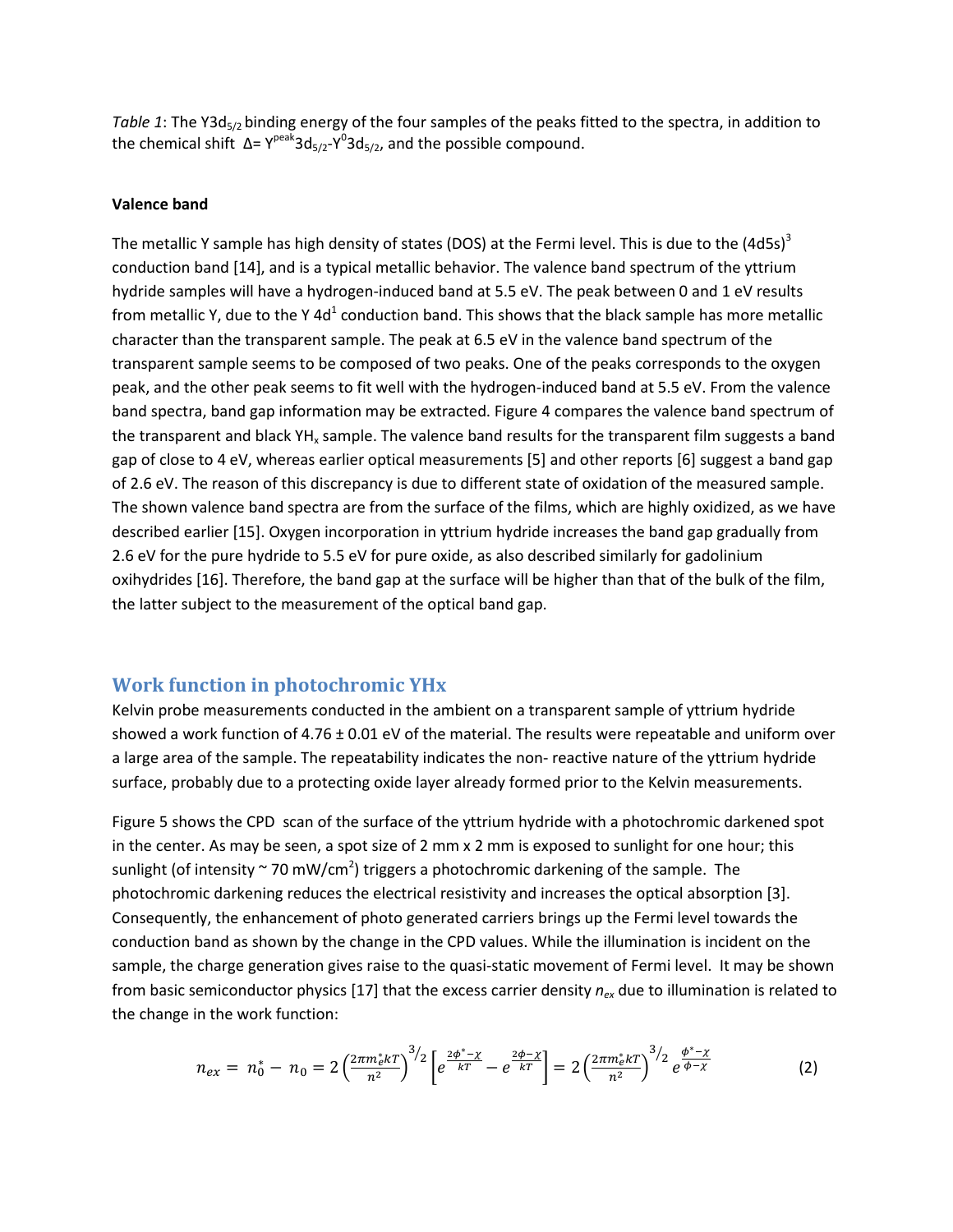Here,  $n_0$  is the carrier density of the sample,  $m_e$  is the effective electron mass, *k* is Boltzmann's constant, *T* is the temperature, *Φ* is the work function and *χ* is the electron affinity, for which \* demarcates the exited state. It may also be observed that the change in the CPD (equivalently, the enhancement of electron concentration) is spread over the edges and maximum at the center of the illumination.

The change in CPD corresponds to a change in the work function from 4.76 eV for the unexposed sample to 4.58 eV for the area exposed to sunlight. The change in the work function due to illumination is 0.18 eV: this is the value the Fermi level has gone up towards the conduction band, neglecting the change in the surface charge density due to illumination.

## **Conclusion**

The XPS spectra highlight the differences in the electronic state of the thin film samples of metallic Y, black yttrium hydride, transparent yttrium hydride and yttrium oxide. All spectra show presence of oxygen. Especially the reactively deposited yttrium hydride samples show high levels of oxygen, which agrees with earlier findings of high oxygen content in this kind of sample. However, as the optical properties resemble those of pure yttrium hydride and the structure is that of the common β-phase of yttrium hydride, it is still considered right to refer to these materials as yttrium hydrides. In the end it seems probable that the oxygen atoms in oxygen-containing transparent yttrium hydride bind to OH complexes which find their place in the H positions of the  $YH<sub>2</sub>$  lattice. Further information about the O positions could be obtained by performing an EXAFS investigation of the compound. Valence band spectra show a peak in density of states at the Fermi level for the black film, whereas transparent yttrium hydride has no such peak at the Fermi level. This is in agreement with the respectively metallic and insulating nature of the two materials.

Kelvin probe measurements give a value for the work function of 4.76 eV for transparent yttrium hydride. Knowledge of the work function is useful for construction of electrical or chemical devices that depend on the transport of electrons and ions between chemically and electronically different layers. We also show that the exposure of sunlight changes the electronic work function with almost 0.2 eV, corresponding to an increase in the free electron density and a lifting of the Fermi level towards the conduction band.

# **Acknowledgements**

The authors thank the Research Council of Norway (ISP NANOMAT project no. 181884/S10) for the financial support.

### **References**

[1] J. N. Huiberts, R. Griessen, J. H. Rector, R. J. Wijngaarden, J. P. Dekker, D. de Groot, N. J. Koeman, Yttrium and lanthanum hydride films with switchable optical properties, Nature 380 (1996) 231–234.

[2] K. Yoshimura, C. Langhammer, B. Dam, Metal hydrides for smart window and sensor applications, MRS Bull. 38 (2013) 495–503.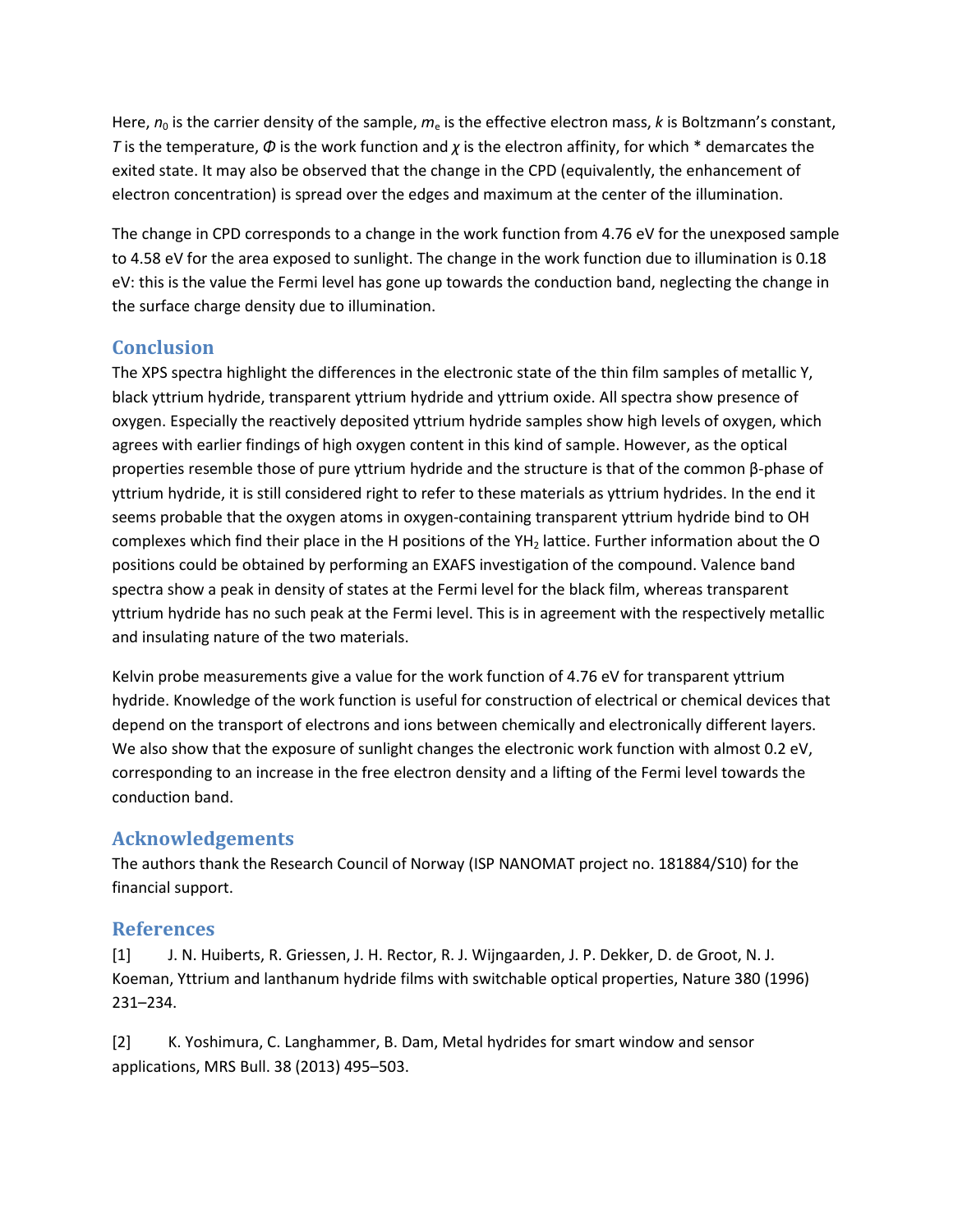[3] P. Vadja, Hydrogen in rare-earth metals, including RH(2+x) phases, in: K. A. Gschneider, L. Eyring, Handbook on the Physics and Chemistry of Rare Earths, 20th ed., North-Holland, 1995.

[4] T. Mongstad, C. Platzer-Björkman, J. P. Maehlen, L. P. a. Mooij, Y. Pivak, B. Dam, E. S. Marstein, B. C. Hauback, S. Z. Karazhanov, A new thin film photochromic material: Oxygen-containing yttrium hydride, Sol. Energy Mater. Sol. Cells 95 (2011) 3596–3599.

[5] T. Mongstad, C. Platzer-Björkman, S. Z. Karazhanov, a. Holt, J. P. P. Maehlen, B. C. C. Hauback, Transparent yttrium hydride thin films prepared by reactive sputtering, J. Alloys Compd. S509 (2011) S812–S816.

[6] A. van Gogh, D. Nagengast, E. Kooij, N. Koeman, J. Rector, R. Griessen, C. Flipse, R. Smeets, Structural, electrical, and optical properties of La1-zYzHx switchable mirrors, Phys. Rev. B 63 (2001) 195105.

[7] J. P. Maehlen, T. T. Mongstad, C. C. You, S. Z. Karazhanov, J. P. Mæhlen, Lattice contraction in photochromic yttrium hydride, J. Alloy. Compd. 580 (2013) 2–4.

[8] T. Mongstad, Thin-film metal hydrides for solar energy applications, University of Oslo, 2012.

[9] J. Hayoz, T. Philo, M. Bovet, A. Züttel, S. Guthrie, G. Pastore, L. Schlapbach, P. Aebi, Preparation and characterization of clean, single-crystalline YHx, J. Vac. Sci. Technol. A 18 (2000) 2417–2431.

[10] R. Duś, E. Nowicka, Surface Phenomena in the Process of Thin Yttrium Hydride Film Formation, Langmuir 16 (2000) 10258–10263.

[11] A. Subrahmanyam, C. Suresh Kumar, Kelvin Probe for Surface Engineering: Fundamentals and Design, CRC Press, 2010.

[12] J. F. Moulder, W. F. Stickle, P. E. Sobol, K. D. Bomben, Handbook of X-Ray Photoelectron Spectroscopy, Eden Prairie: Perkin-Elmer Corporation, 1992.

[13] T. Gougousi, Z. Chen, Deposition of yttrium oxide thin films in supercritical carbon dioxide, Thin Solid Films 516 (2008) 6197–6204.

[14] A. Fujimori, L. Schlapbach, Electronic structure of yttrium hydride studied by x-ray photoemission spectroscopy, J. Phys. C Solid State Phys. 17 (1984) 341–351.

[15] T. Mongstad, J. P. Mæhlen, B. C. Hauback, S. Z. Karazhanov, C. Platzer-Björkman, F. Cousin, Surface oxide on thin films of yttrium hydride studied by neutron reflectometry, Appl. Phys. Lett. 100 (2012) 191604.

[16] A. Miniotas, B. Hjörvarsson, L. Douysset, P. Nostell, Gigantic resistivity and band gap changes in GdO(y)H(x) thin films, Appl. Phys. Lett. 76 (2000) 2056-2058.

[15] M. S. Tyagi, Introduction to Semiconductor Materials and Devices. John Wiley and Sons, p. 81.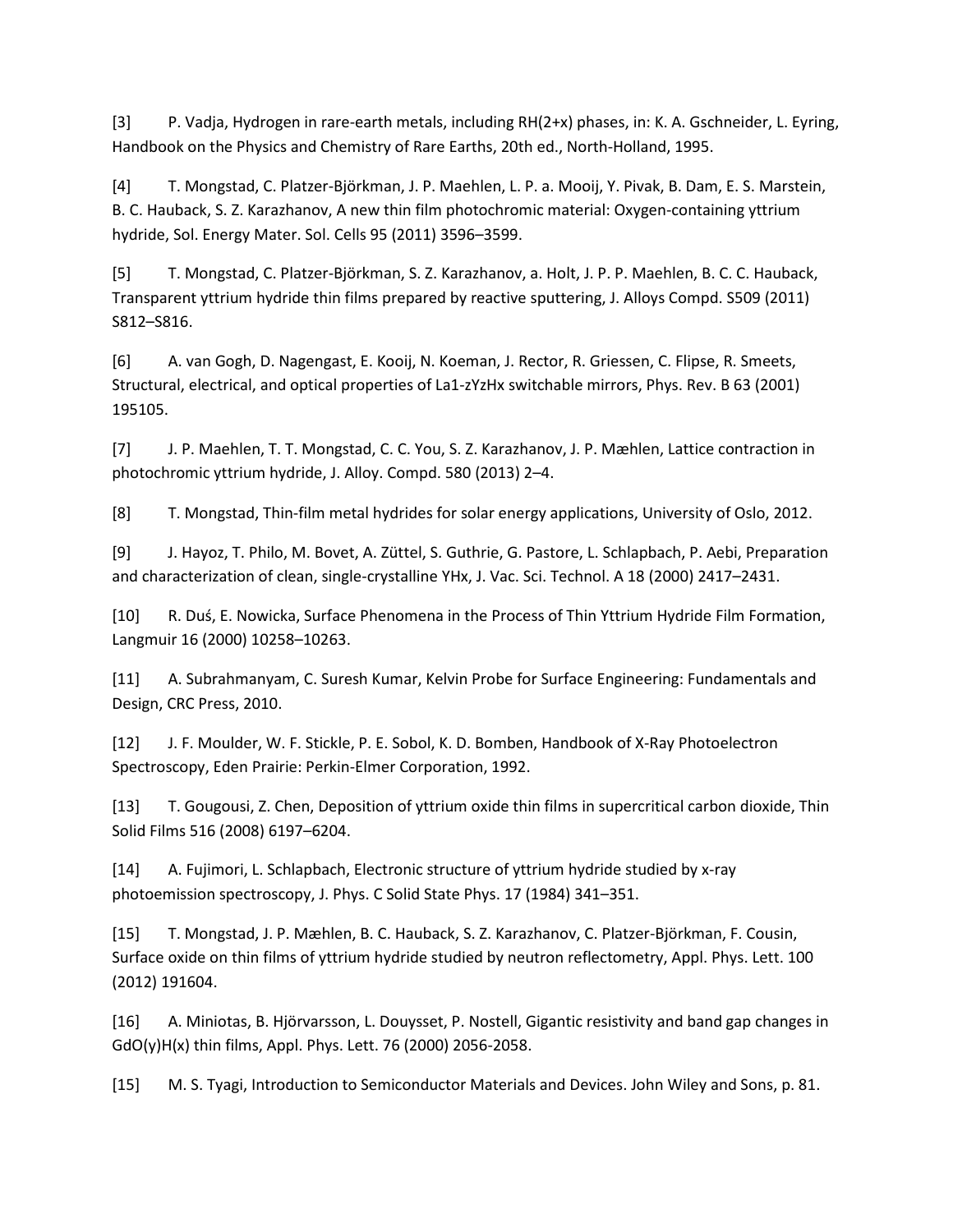#### **Figure captions**



Figure 1: Y-3d spectrum of the Y<sub>2</sub>O<sub>3</sub> and YH<sub>x</sub>-transparent sample before (at the surface) and after Ar etching.



Figure 2: XPS spectra showing the Y-3d and O-1s core level binding energies and the valence band for elemental Y, black yttrium hydride, transparent yttrium hydride and an yttrium oxide film. In addition, the reference spectra of Y,  $YH_2$ , and  $YH_3$  from [14] is included as a comparison.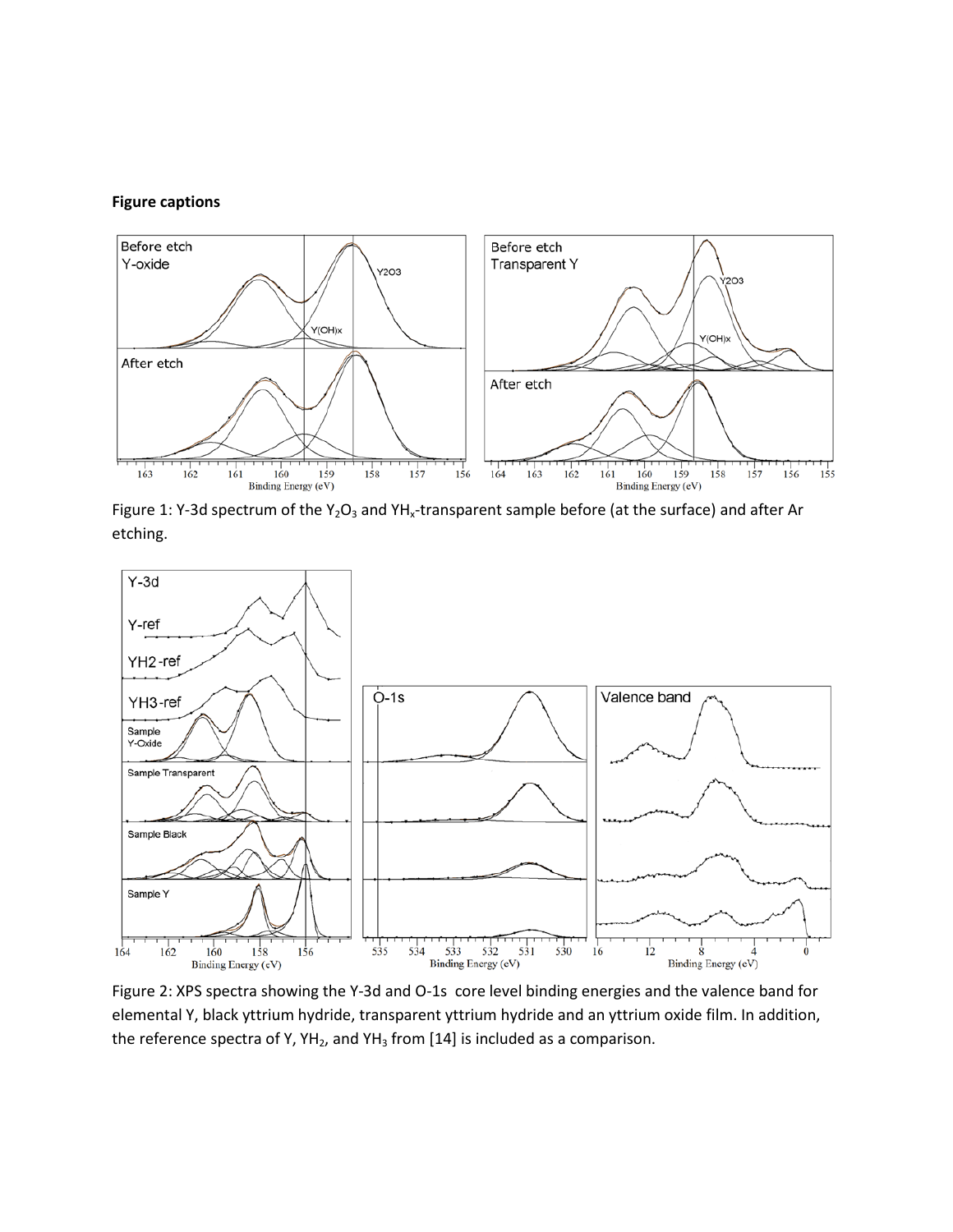

Figure 3: XPS spectrum of the transparent and black  $YH_x$  samples after a subtraction of the oxide from the surface of the corresponding un-etched sample.



Figure 4: Valence band of the black and transparent YHx samples.